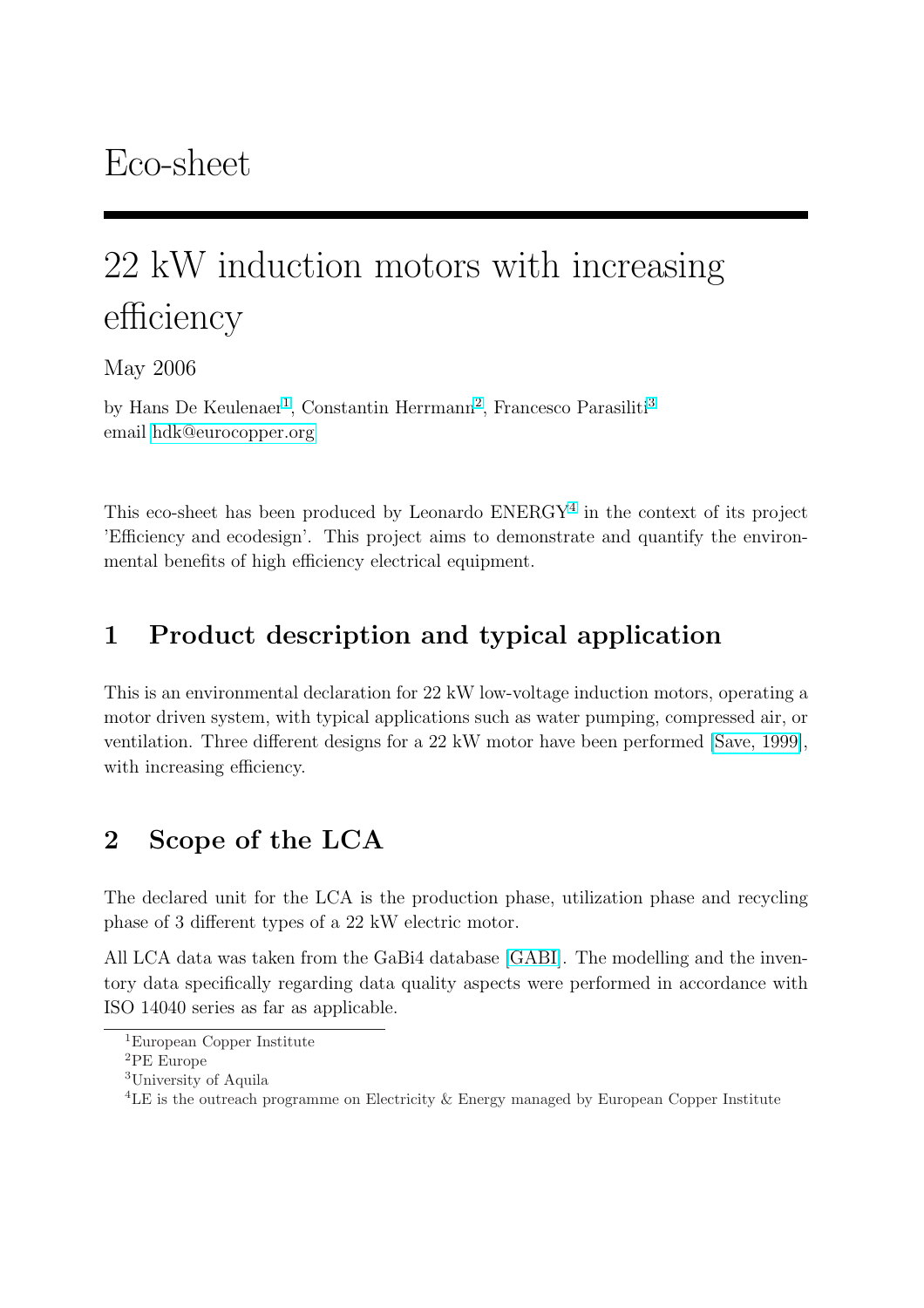## [2.1 Manufacturin](http://www.leonardo-energy.org)g

| Material         | Type 1 | Type 2 | Type 3 |
|------------------|--------|--------|--------|
| Aluminium        | 3.46   | 3.5    |        |
| Copper           | 8.8    | 12.9   | 13.9   |
| Electrical steel | 108    | 108    | 108    |
| Mechanical steel | n.a.   | n.a.   | n.a.   |

The manufacturing phase covers the most significant materials, cf table 1:

Table 1: Bill of materials for 3 motor types [Save, 1999]

### 2.2 Utilisation

For the utilisation phase, the European electricity grid mix (EU-15) was used. The losses in the induction motor are calculated as the environmental impact, using the following parameters:

| Parameter       | Type 1 | Type 2 | Type 3 |
|-----------------|--------|--------|--------|
| Rating          | 22     | 22     | 22     |
| $\eta$ (%)      | 89.5   | 91.8   | 92.6   |
| Lifetime        | 20     | 20     | 20     |
| Load $(\%)$     | 50     | 50     | 50     |
| Operating hours | 4380   | 4380   | 4380   |

Table 2: Utilization profile for 3 motor types

The mechanical power output of the motor at the axis is considered useful work, delivering input to the driven system (compressor, fan, pump,  $\dots$ ).

## 2.3 End of life

The end of life is defined by the amount of dismantled material for recycling [kg]/ amount of shred material for recycling [kg].

The masses of recyclable materials are calculated as environmental credits.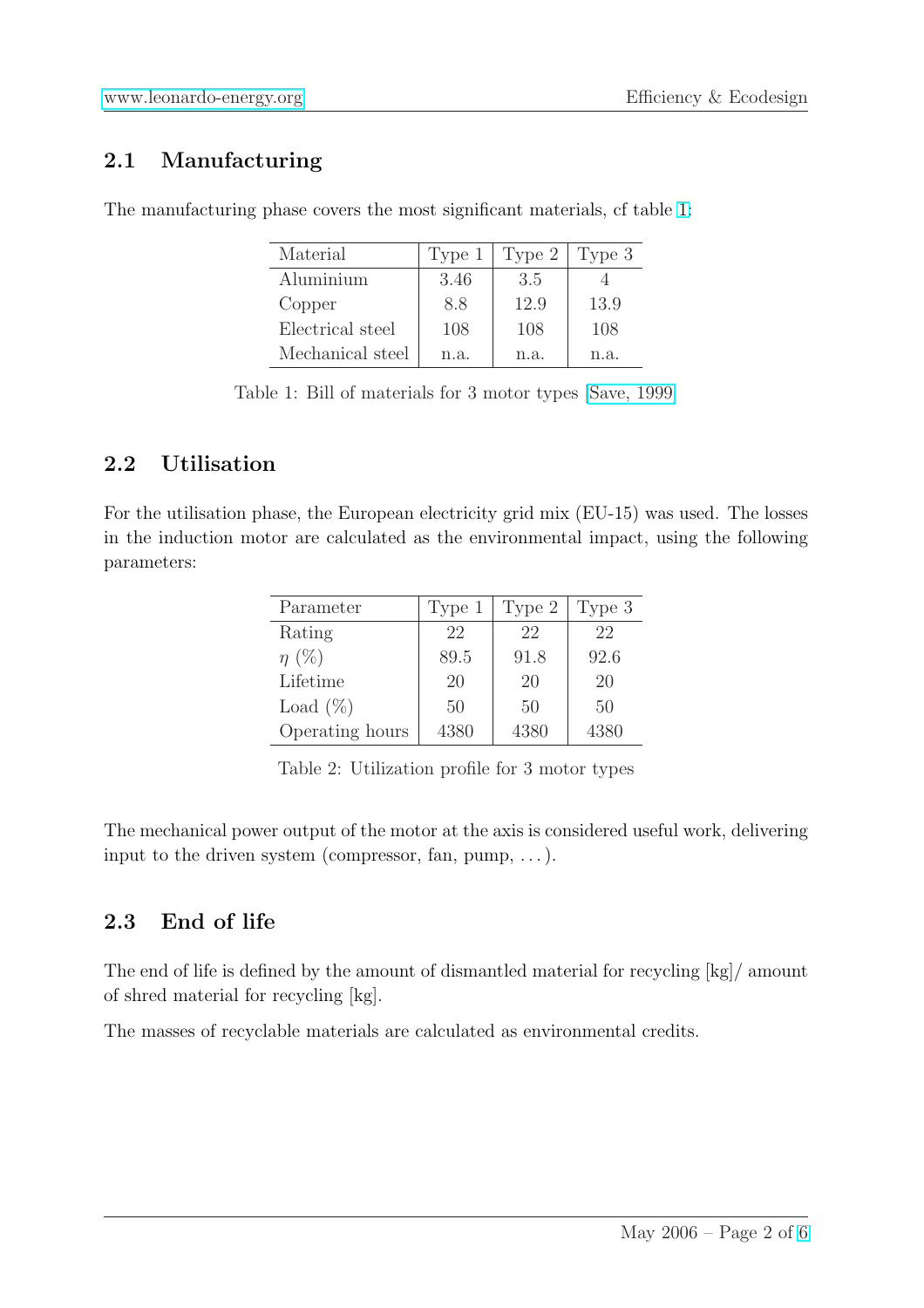## [3 Results](http://www.leonardo-energy.org)

#### 3.1 Inventory

The table below shows the result at inventory level, i.e. resource utilisation, emissions and waste.

| Parameter                  | Unit            | Type 1  | Type 2 | Type 3 |
|----------------------------|-----------------|---------|--------|--------|
| Primary energy consumption | GJ              | 1 2 3 3 | 940    | 841    |
| Crude oil (resource)       | kg <sub>1</sub> | 1897    | 1446   | 1294   |
| Hard coal (resource)       | kg              | 9516    | 7254   | 6493   |
| Lignite (resource)         | kg              | 13635   | 10390  | 9300   |
| Natural gas (resource)     | kg <sub>1</sub> | 4723    | 3600   | 3222   |
| Waste                      | kg              | 14      | 11     | 11     |
| Carbon dioxide             | kg              | 56080   | 42767  | 38287  |
| Nitrogen oxides            | kg <sub>1</sub> | 112     | 85     | 77     |
| Sulphur dioxide            | kg              | 198     | 151    | 135    |

Table 3: Inventory results for 3 motor types, as produced by the toolbox

#### 3.2 Impact results

The following table lists the environmental impact for the life cycle of the 3 motor types, according to 5 major environmental impact categories:

| Impact category               | Unit                     | Type 1 | Type 2 | Type 3 |
|-------------------------------|--------------------------|--------|--------|--------|
| Acidification Potential       | $kg SO2$ -eq             | 288    | 220    | 197    |
| Eutrophication Potential      | kg Phosphate-eq          | 21     | 16     | 14     |
| Global Warming Pot. (100 yrs) | $kg CO2$ eq              | 59092  | 45060  | 40337  |
| Ozone Layer Depletion Pot.    | $kg$ R <sub>11</sub> -eq | 0.017  | 0.013  | 0.012  |
| Photochemical Ozone Creation  | kg Ethene-eq             | 22     | 17     | 15     |
| Potential                     |                          |        |        |        |

Table 4: Impact categories (CML 2001) per life cycle

The toolbox subdivides impact per lifecycle phase, showing over 99% of life cycle environmental impact for the type 1 motor in the utilisation phase. As a result, the use phase dominates life-cycle impact, and all impact categories reduce with increasing efficiency in an almost linear way. The following radar plots presents the impact data in a graphical way.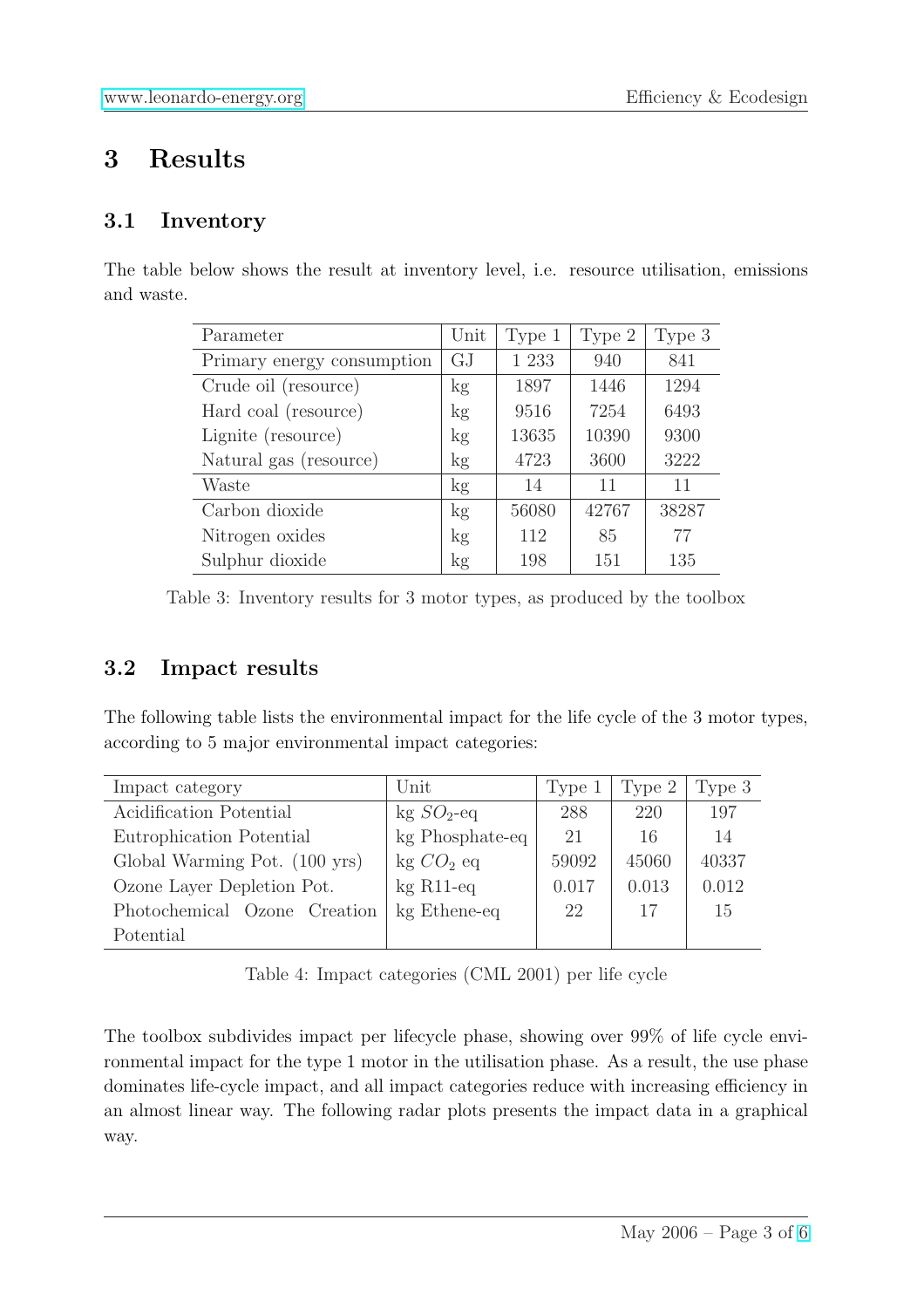

Taking the high efficiency motor (type 3), but varying the lifetime (between 5 and 20 years) and load (between 25 and 75%) demonstrates how the lifetime electricity use totally dominates the lifecycle environmental impact. Hence the importance of an accurate estimate of lifetime, load and efficiency.

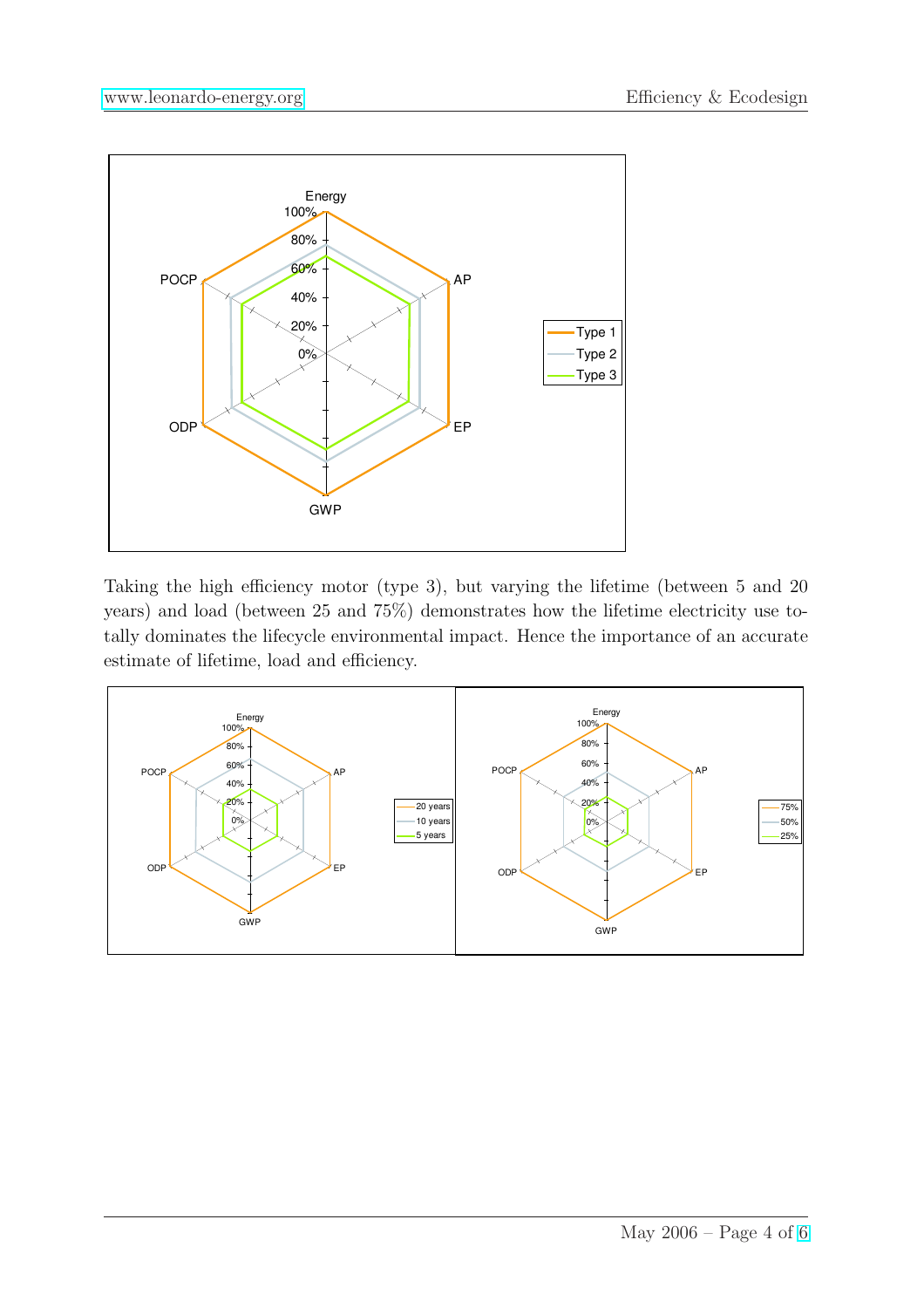Plotting  $CO_2$ -eq emissions against efficiency shows the linear relation – emissions reduce [more than 6 tonnes per p](http://www.leonardo-energy.org)ercentage point increase in efficiency<sup>5</sup>.



Using the method '1' described in [PE Europe, 2005], we can calculate the environmental performance of using additional copper to increase motor efficiency. Each additional kg of copper use saves well over 3 tonnes of  $CO_{2e}$  emissions in this particular application. Given that one kg of copper take[s 3 kg of](#page-5-0)  $CO_{2e}$  emissions in production (for electrical applications, [Copper, 2006]), the environmental payback is more than a factor 1000, while at the end of life, the kg copper can be recycled for the next application.

The additional use of copper causes, in this case, an additional use of aluminium. The environmenta[l impact of ad](#page-5-0)ditional use of other materials has been included as negative reduced emissions in the table below (rucksack principle).

| Case                  | Additional copper (Al) use | Reduced emissions                               | Ratio |
|-----------------------|----------------------------|-------------------------------------------------|-------|
|                       | $\lceil \log \rceil$       | $\left(\text{kg }CO_2\text{-equivalent}\right)$ |       |
| From type 1 to type 2 | 4.1 $(0.04)$               | 14019                                           | 3419  |
| From type 1 to type 3 | 5.1(0.34)                  | 18737                                           | 3674  |

 $5$ This linear curve cannot be extrapollated indefinitely, but for the type 3 motor, the utilization phase is still 99.3% of the life cycle impact, and the simplifying assumptions of this LCA remain valid.